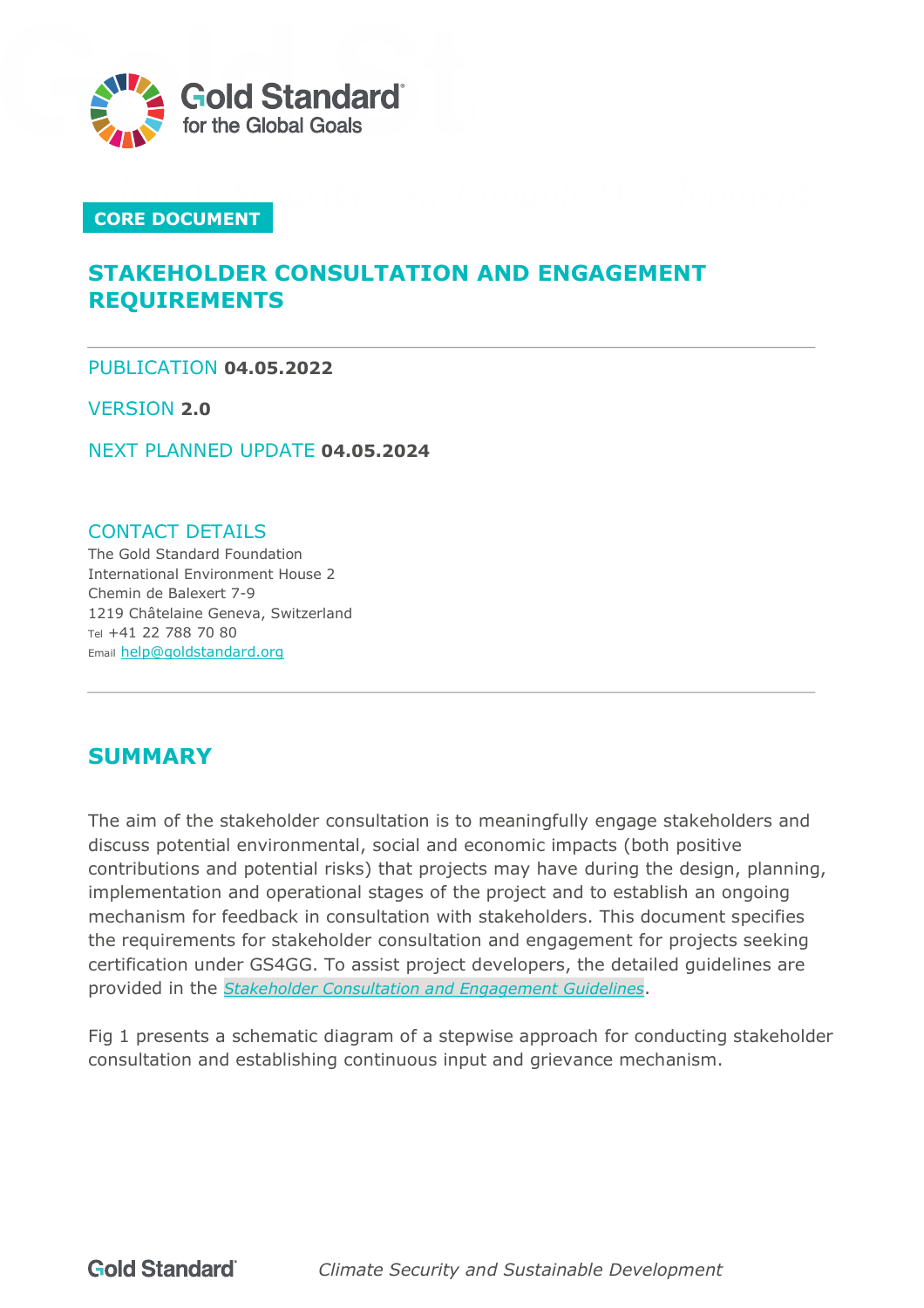#### **CORE DOCUMENT- Stakeholder consultation and engagement requirements**



#### **Figure 1 – A diagrammatic representation of the steps involved in stakeholder consultation and engagement**

Please note:

- 1. Project inception is not the same as the project start date. For a definition of the project start date, please refer to [Principle 4: Demonstration of real](https://globalgoals.goldstandard.org/101-par-principles-requirements/)  [outcomes: \(a\) PROJECT START DATE.](https://globalgoals.goldstandard.org/101-par-principles-requirements/)
- 2. The sequence of events depicted in the figure above is for illustration purposes only. A few steps may vary (or run in parallel as well) depending upon the project type (such as retroactive projects). As an example, please refer to para *[3.6.13 | below](#page-9-0)*.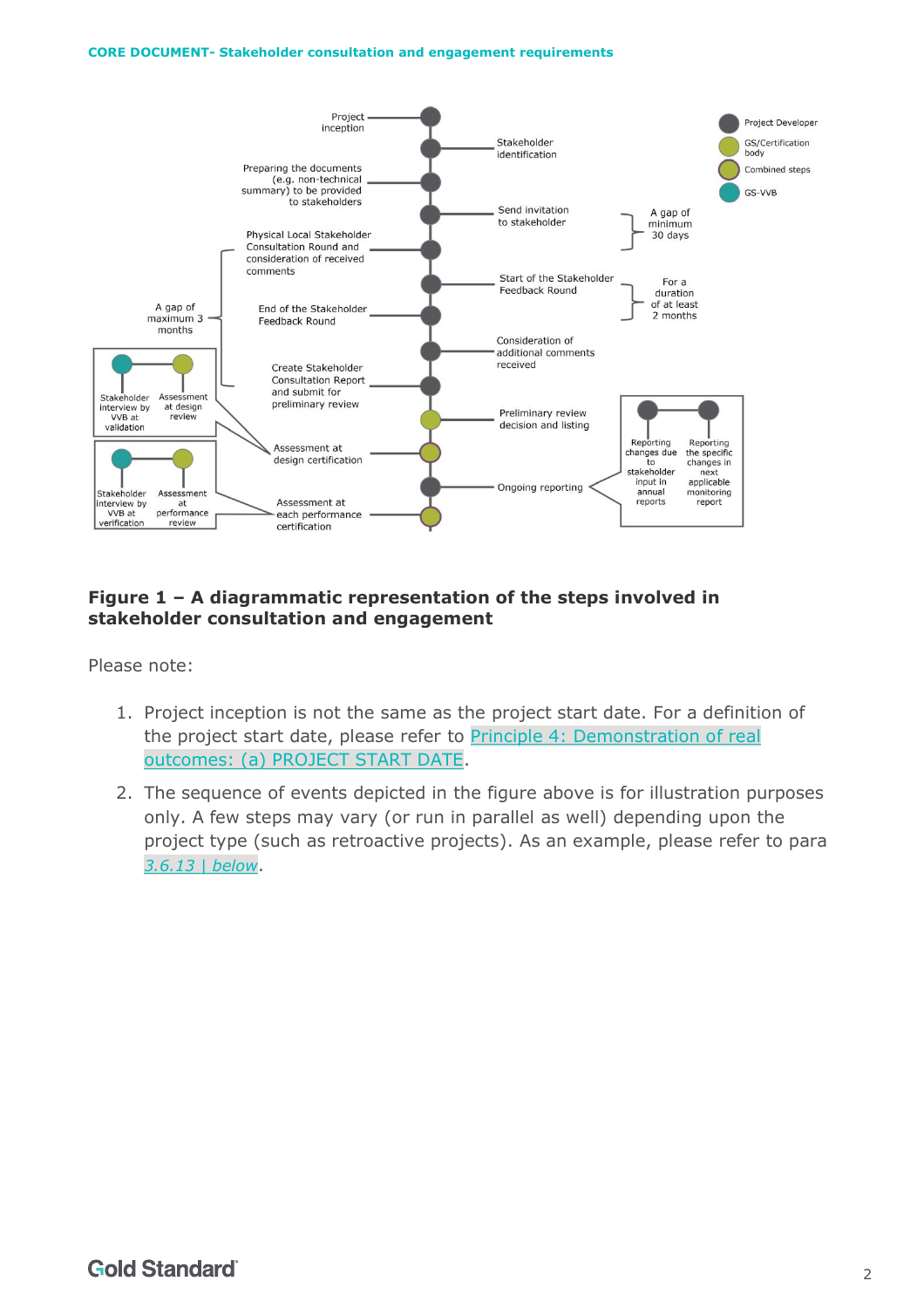# **TABLE OF CONTENTS**

|                | 1  SCOPE, APPLICABILITY AND ENTRY INTO FORCE ___________________________________4 |  |  |
|----------------|-----------------------------------------------------------------------------------|--|--|
|                |                                                                                   |  |  |
| $1.2 \mid$     |                                                                                   |  |  |
|                |                                                                                   |  |  |
|                |                                                                                   |  |  |
|                |                                                                                   |  |  |
|                |                                                                                   |  |  |
| $3.2$          |                                                                                   |  |  |
| $3.3$          |                                                                                   |  |  |
| $3.4 \mid$     |                                                                                   |  |  |
| $3.5$          |                                                                                   |  |  |
|                |                                                                                   |  |  |
| a.             |                                                                                   |  |  |
| b.             |                                                                                   |  |  |
|                |                                                                                   |  |  |
| $3.8 \perp$    |                                                                                   |  |  |
|                |                                                                                   |  |  |
| $3.10$         |                                                                                   |  |  |
|                |                                                                                   |  |  |
|                |                                                                                   |  |  |
| a <sub>z</sub> |                                                                                   |  |  |
|                |                                                                                   |  |  |
| $4.3 \perp$    |                                                                                   |  |  |
|                |                                                                                   |  |  |
| $4.5 \perp$    |                                                                                   |  |  |
| $4.6 \mid$     |                                                                                   |  |  |
| $4.7 \perp$    |                                                                                   |  |  |
|                |                                                                                   |  |  |
|                |                                                                                   |  |  |
|                |                                                                                   |  |  |
|                |                                                                                   |  |  |
|                |                                                                                   |  |  |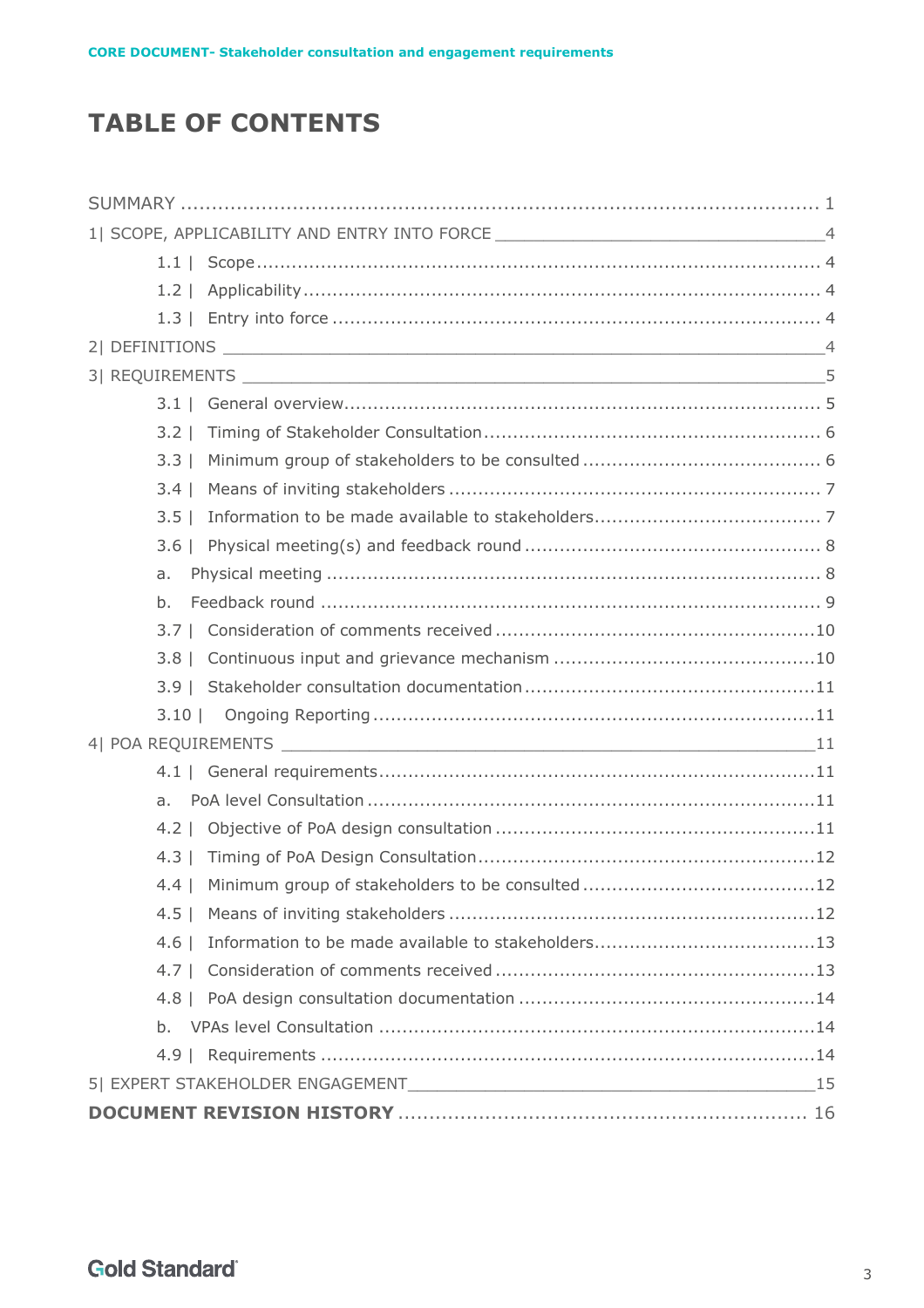#### <span id="page-3-0"></span>**SCOPE, APPLICABILITY AND ENTRY INTO FORCE**  $1<sup>1</sup>$

#### <span id="page-3-1"></span>**1.1 | Scope**

1.1.1 | This document sets out the requirements for stakeholder consultation and engagement corresponding to the Gold Standard for Global Goals (GS4GG) *[Principles and Requirements](https://globalgoals.goldstandard.org/standards/101_V1.2_PAR_Principles-Requirements.pdf)*.

#### <span id="page-3-2"></span>**1.2 | Applicability**

1.2.1 | The requirements specified in this document apply to all project activities for which Project Developer/Coordinating and Managing Entity (CME) seeks certification under GS4GG.

#### <span id="page-3-3"></span>**1.3 | Entry into force**

1.3.1 | This document comes into force on 04.08.2022.

#### <span id="page-3-4"></span> $2<sup>1</sup>$ **DEFINITIONS**

- 2.1.1 | In addition to definitions contained in GS4GG *[Glossary of terms](https://www.goldstandard.org/project-developers/standard-documents)*, the following definitions apply to this document:
	- a. **Expert stakeholder** refers to the individuals that hold specific expertise or knowledge about the organisation, process, or activity being audited and/or about the context and practices to which the project is applied. A Stakeholder is considered an expert if expert holds over 10 years of relevant, contextually specific professional, academic or practical experience in a given topic. Higher academic qualifications are preferred but can be justified as not required if necessary.
	- b. **Marginalised individuals and groups** refer to the section of society that experiences exclusion (social, political and economic), discrimination and, for whatever reason, are unable to participate in the mainstream economic, political, cultural and social activities. A few most common marginalised groups are women, youth, poor communities, informal sector workers, ethnic minorities, indigenous peoples, disabled or elderly people, and members of the LGBTQ community.
	- c. **Meaningful consultation** refers collectively to meaningful consultation and participation in a two-way process that:
		- − is ongoing and iterative throughout the project cycle, starting as early as possible, and
		- − ensures that different categories of stakeholders are represented and involved, and
		- − is equitable and non-discriminatory, and ensure that poorer or more vulnerable parts of the affected stakeholders are given a voice, and
		- − is transparent and based on factual information, including the scope of consultation and ability of stakeholders to influence project decisions, and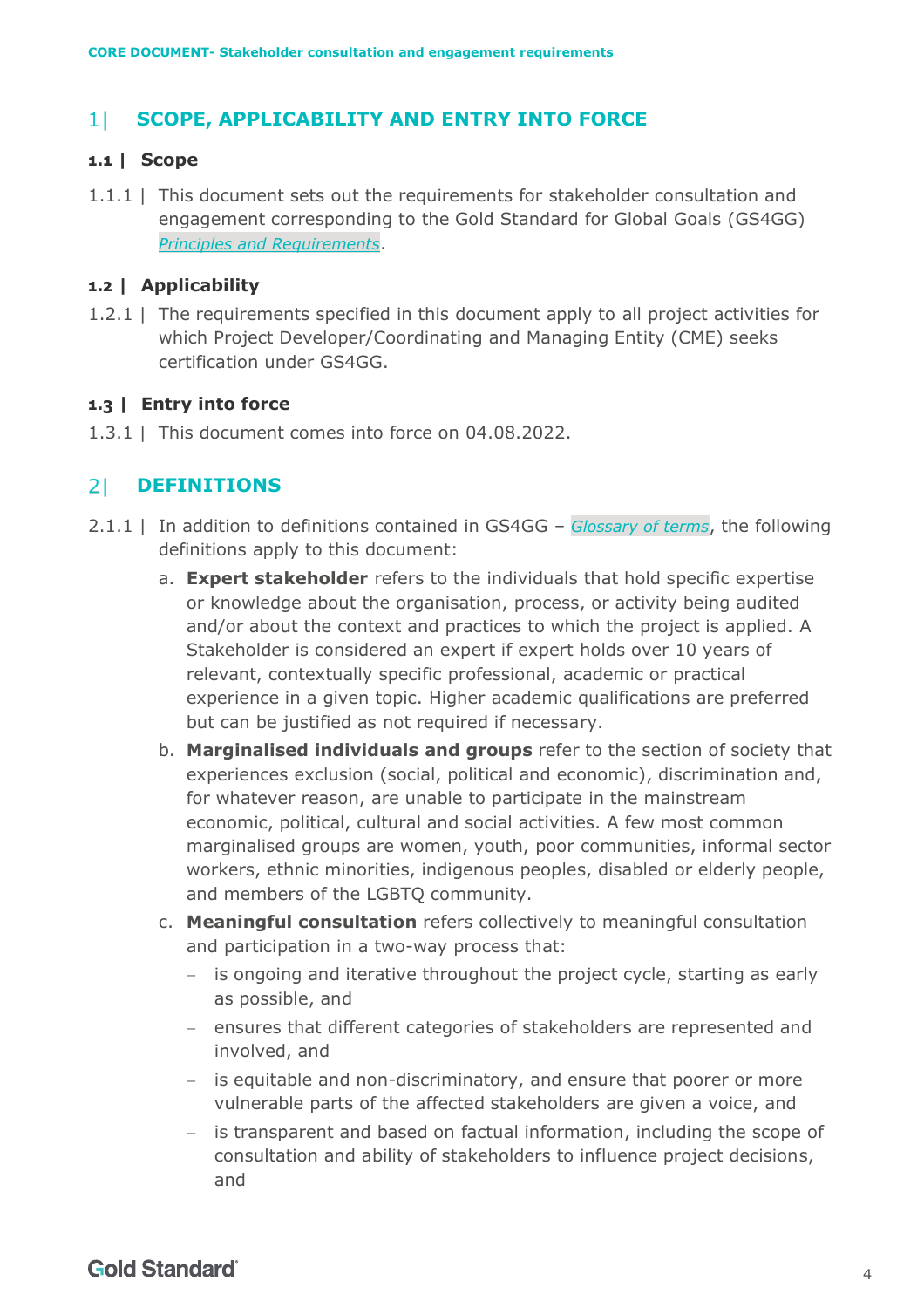- − encourages stakeholder feedback and engagement in the project development, design and implementation process, and
- − is based on the prior disclosure and dissemination of relevant, transparent, objective, meaningful and easily accessible information in a timely manner and culturally appropriate format, and
- − considers and responds to feedback, and
- − is free of external manipulation, interference, coercion, discrimination, intimidation, and
- − is systematically documented and relevant aspects of it are disclosed publicly in a transparent manner.
- d. **Relevant stakeholder** is a collective term for local, affected, interested and expert stakeholders.
- e. **Stakeholder consultation** is a broad term that covers processes involving Stakeholder identification, Stakeholder engagement planning, disclosure of information, consultation and participation, monitoring, evaluation of feedback and, addressing grievances, throughout the project life.
- f. **Stakeholder** refers to individuals, groups or institutions that have a stake, or an interest in the project activity – that may be affected by it (either positively or negatively) or they may have an interest in it and be in a position to influence its outcomes – such as local communities, Indigenous Peoples, civil society organisations, and private sector entities, comprising women, men, girls and boys. They can include, among others, relevant ministries, local governments, and locally affected people, national and local NGOs, Community Based Organisations (CBOs), Indigenous Peoples organisations, women's groups, private sector companies, farmers, and research institutions.

#### <span id="page-4-0"></span> $3<sup>1</sup>$ **REQUIREMENTS**

#### <span id="page-4-1"></span>**3.1 | General overview**

- 3.1.1 | The objective of the stakeholder consultation and engagement process is:
	- a. to identify, engage and consult stakeholders in a meaningful manner to improve project design and its outcomes, and
	- b. to inform stakeholders about the projects and discuss its likely impacts (both positive and negative) during the design, planning and implementation stage and relevance to stakeholders, and
	- c. to establish an ongoing engagement process for stakeholders to provide input, feedback and to raise concerns throughout the project life.
- 3.1.2 | All Gold Standard projects shall take gender issues into account in their design, planning, implementation of the project. This requires project developers to ensure that gender issues are fully factored into comprehensive social and environmental impact assessments and that equal and effective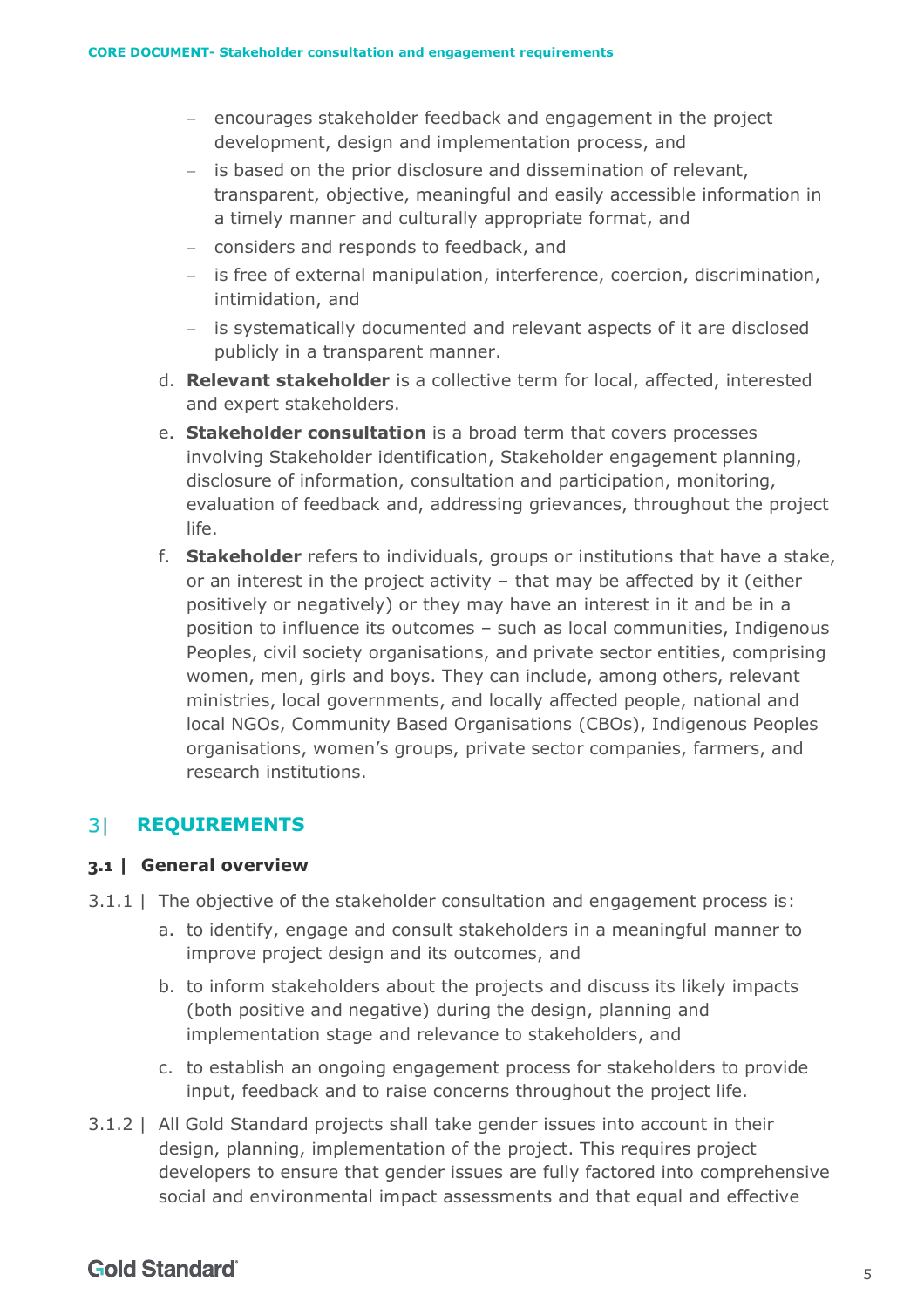participation of both women and men in stakeholder consultation is ensured. Therefore, all projects submitted for Gold Standard certification shall meet GENDER SENSITIVE requirements (Step 1-3 of *[Gender Equality requirements](https://globalgoals.goldstandard.org/standards/104_V1.1_PAR_Gender-Equality-Requirements-Guidelines.pdf)  [and guidelines](https://globalgoals.goldstandard.org/standards/104_V1.1_PAR_Gender-Equality-Requirements-Guidelines.pdf)*) AND shall adhere to the Gender Principles as established in the Gold Standard *[Gender Policy](https://globalgoals.goldstandard.org/000-6-gov-gender-policy/)*.

3.1.3 | The Stakeholder consultation shall comprise of a minimum of two rounds of consultations including one mandatory physical meeting and one stakeholder feedback round lasting for at least one month. The following sections outline the requirements applicable at different stages of the consultation procedure.

#### <span id="page-5-0"></span>**3.2 | Timing of Stakeholder Consultation**

- 3.2.1 | The Stakeholder Consultation shall be conducted before the start date of the project. For a definition of project start date, please refer to: *[Principle 4:](https://globalgoals.goldstandard.org/101-par-principles-requirements/)  [Demonstration of real outcomes: \(a\) PROJECT START DATE.](https://globalgoals.goldstandard.org/101-par-principles-requirements/)*
- 3.2.2 | If the Stakeholder Consultation is conducted after the start date of the project (retroactive project)<sup>1</sup>, the project developer shall;
	- a. provide clarification on why the stakeholder is not conducted before the project start date, and
	- b. conduct consultation with relevant stakeholders as early as possible, and
	- c. provide further explanation of how comments received during the consultation were taken into account in the design and implementation of the project.

#### <span id="page-5-1"></span>**3.3 | Minimum group of stakeholders to be consulted**

- <span id="page-5-2"></span>3.3.1 | The Project Developer shall identify and invite all relevant (local, affected and interested) stakeholders for consultations and comments, including, but not limited to, as mentioned below:
	- a. Local people, communities and/or representatives who are expected to be directly or indirectly affected (adversely affected or beneficiaries) by the project or may have an interest in the project
	- b. Stakeholders with land-tenure rights within or adjacent to the project and marginalised individuals and groups
	- c. Local policymakers and representatives of local authorities

 $1$  Refer to Principle and Requirements and/or applicable activity requirements to confirm eligibility of a retroactive project with regards to the timing of first submission to Gold Standard.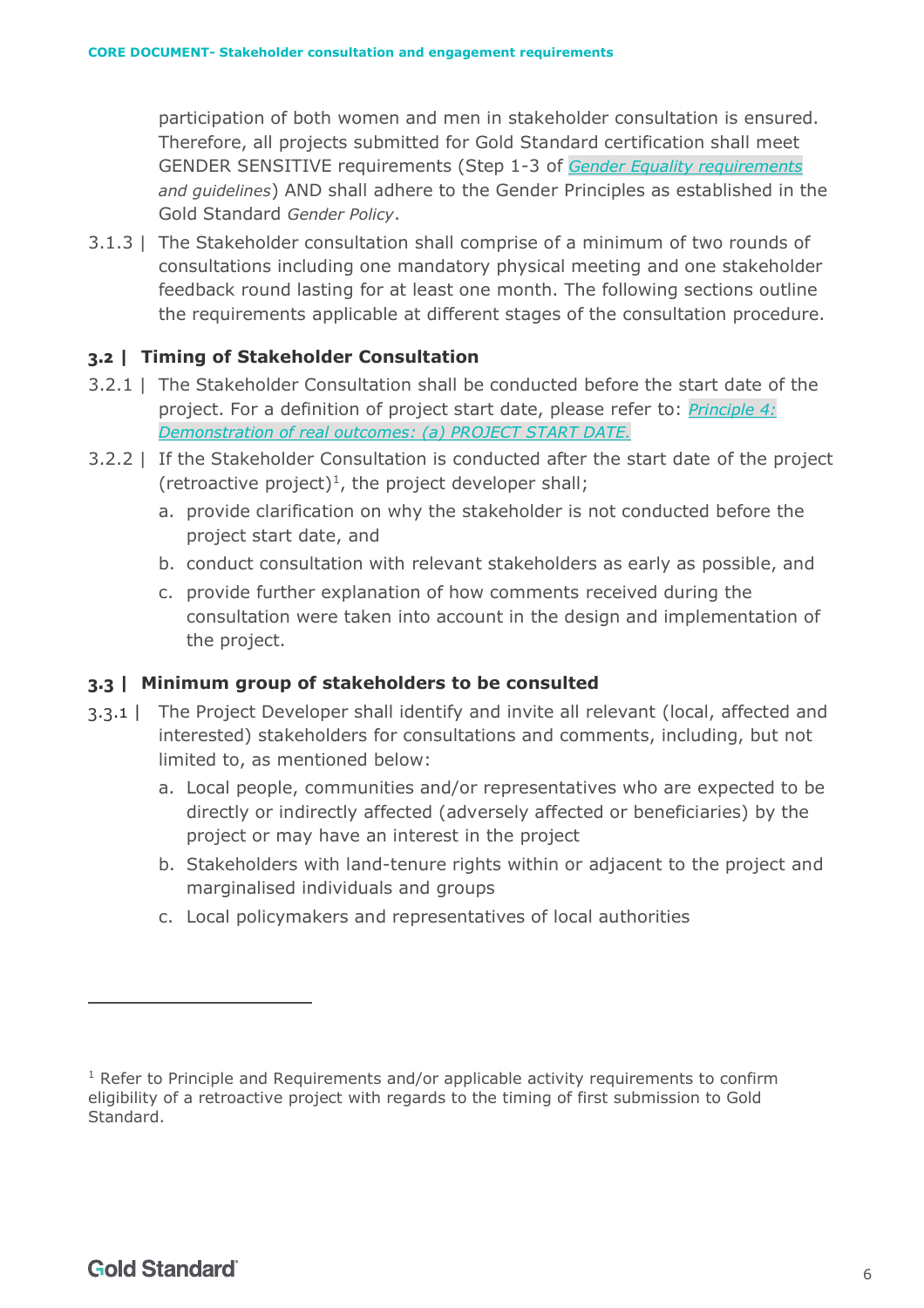- d. National government officials or National Focal Point, for example, Designated National Authority (DNA) or equivalent body< *<https://cdm.unfccc.int/DNA/bak/index.html>*>
- e. Local non-governmental organisations (NGOs), Women Groups working on topics relevant to the project or working with communities who are likely to be affected by the project
- f. Gold Standard representative at <*[help@goldstandard.org](mailto:help@goldstandard.org)*>
- g. Relevant international Gold Standard NGO Supporters with representation in the region and all Gold Standard NGO Supporters located in the host country of the project. <*[https://www.goldstandard.org/about-us/ngo](https://www.goldstandard.org/about-us/ngo-supporters)[supporters](https://www.goldstandard.org/about-us/ngo-supporters)*>
- 3.3.2 | The Project Developer shall provide evidence that invitations were sent and comments were invited from the relevant stakeholders, at minimum, the stakeholders listed in para *3.3.1 | above*. For cases where any of the stakeholders listed in para *3.3.1 | above*, were not invited, the project developer shall provide a justification that shall be assessed by VVB.

#### <span id="page-6-0"></span>**3.4 | Means of inviting stakeholders**

- 3.4.1 | The project developer shall invite stakeholders in an open and transparent manner - that provides equal opportunity to each stakeholder to participate in stakeholder meeting and provide feedback.
- 3.4.2 | The project developer shall invite the stakeholders at least 30 days before the physical meeting by;
- 3.4.3 | selecting an appropriate invitation method considering the context of the project, stakeholders, local and national circumstances, and
- 3.4.4 | using appropriate language and measures, and adequate and effective means.
- 3.4.5 | The project developer shall ensure that the stakeholders are invited in a gender-sensitive manner. Efforts shall be made to solicit input from women and marginalised groups.
- 3.4.6 | The stakeholder consultations shall be open to anyone wishing to attend, participate and the project developer shall not deny anyone access to the consultation.

### <span id="page-6-1"></span>**3.5 | Information to be made available to stakeholders**

- <span id="page-6-2"></span>3.5.1 | Prior to the physical meeting, the project developer shall share information in a manner (format, medium, language(s), etc.) that allows local stakeholders to understand – how the project is likely to affect them. The information to be made available to stakeholders shall include, inter alia:
	- a. A non–technical summary of the project, including information on project design, technology, objectives, scale, duration, and implementation plan (so far as known) and how it is likely to affect the various stakeholder groups.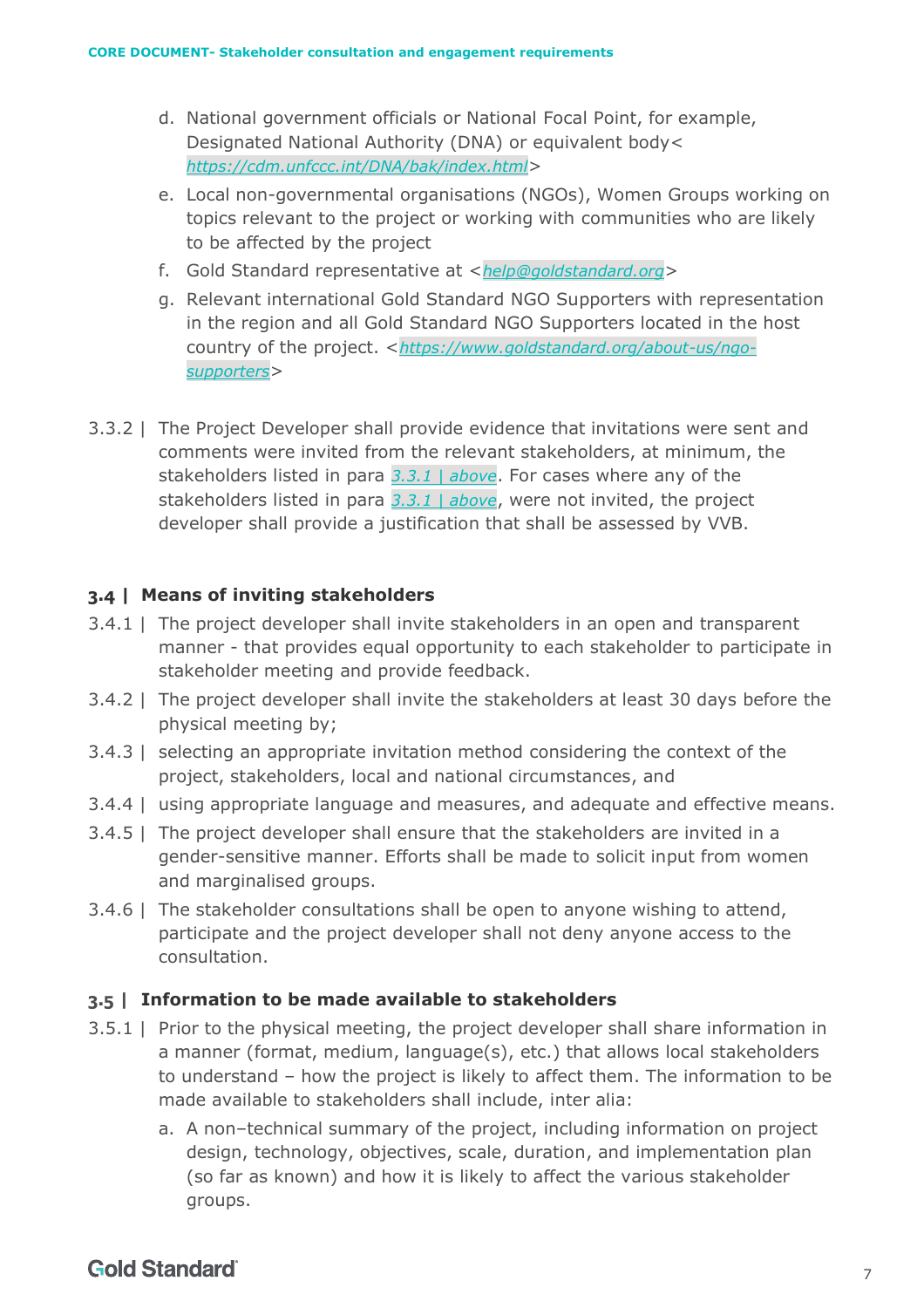- b. Summary of the economic, social and environmental impacts of the project as per [Safeguarding Principles & Requirements,](https://globalgoals.goldstandard.org/103-par-safeguarding-principles-requirements/) along with potentially known positive and negative impacts of the Project.
- c. Summary of likely contributions of the project to Sustainable Development Goals (SDGs).
- d. Other relevant information to help stakeholders understand the project design, implementation and operation.
- e. A preliminary agenda for the event summarising the different topics that will be discussed in the physical meeting.
- f. Contact details of a Project Developer's representative to get further information.
- g. Means and method to provide further feedback for those who are not able to join the physical meeting
- 3.5.2 | The timing of when prior information should be provided varies depending on the nature of the project and the local context. At a minimum, prior information shall therefore be provided at least a week in advance before the planned physical meeting. In some situations, such as projects entailing higher risk affecting Indigenous Peoples, more time may be needed.

### <span id="page-7-0"></span>**3.6 | Physical meeting(s) and feedback round**

- 3.6.1 | The stakeholder consultation shall comprise of a minimum of two rounds of consultations<sup>2</sup> including:
	- a. mandatory physical meeting with local stakeholders, and
	- b. stakeholder feedback round lasting for at least 30 days

### <span id="page-7-1"></span>**a. Physical meeting**

- 3.6.2 | The objective of the physical meeting is to inform the relevant stakeholders of the project details and ensure that stakeholders are provided with an opportunity to influence project design, implementation and operation by interacting with the project developer (and also amongst each other) and exchanging views and concern(s) in a free and transparent manner.
- 3.6.3 | The project developer shall cover the following key aspects during the physical meeting(s):
	- a. summary of project information as per para *[3.5.1 | above](#page-6-2)*,
	- b. ensure that at a minimum, the discussion covers stakeholder's perceptions and expectations about project benefits and potential adverse impacts;

 $2$  The stakeholder consultation Rounds may be combined in retroactive consultations, please see para 3.6.7 below.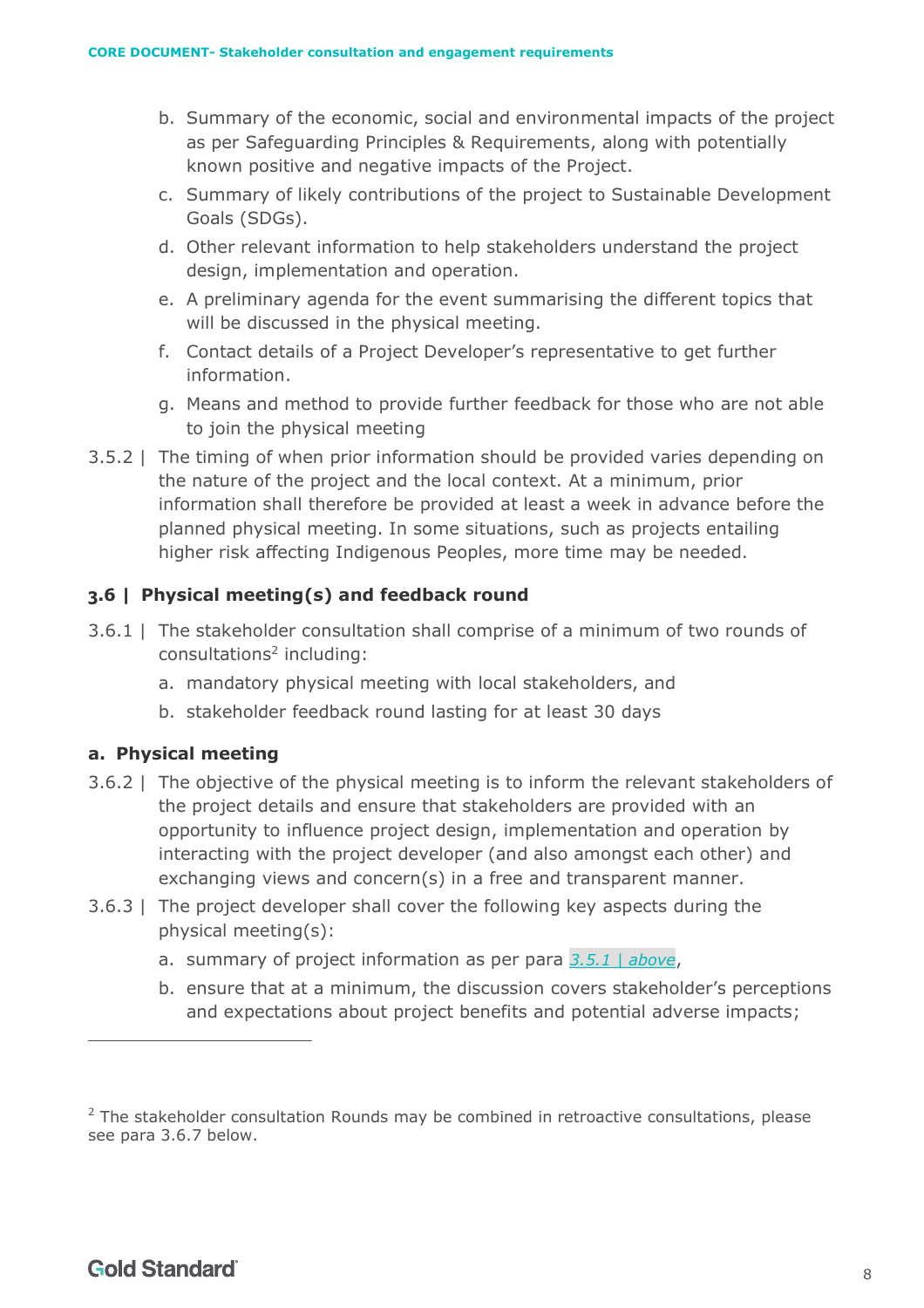how adverse impacts may be avoided and minimised and what the appropriate mitigation mechanisms may be,

- c. potential options for input & feedback and grievance mechanism (refer to *[Stakeholder Consultation and Engagement Guidelines](https://globalgoals.goldstandard.org/102g-par-stakeholder-consultation-requirements/)* for details)
- d. information on next steps and contact details
- 3.6.4 | The project developer shall ensure that the place and timing of the physical meeting(s) is appropriate for all relevant stakeholders and does not pose a barrier to participation, e.g. for a particular gender or stakeholder group.
- 3.6.5 | Where necessary, other means and approaches that are appropriate for local and national circumstances (and those of the Project) can be used to conduct physical meetings. For example, if a project covers a large geographical area, instead of one physical meeting, the project developer should organise several physical meetings at different locations, to ensure that as many stakeholders as possible can participate. Other examples could be smaller workshops and seminars, focus groups, round table meetings etc.
- 3.6.6 | For a retroactive project<sup>3</sup>, the project developer shall conduct, at a minimum, a physical meeting before project submission for preliminary review.
- 3.6.7 | For a retroactive project, the project developer may conduct the physical meeting(s) combined with the stakeholder feedback round where the physical meeting has not taken place as a part of any previously held stakeholder consultation(s). However, the project developer shall conduct this combined consultation before project submission for preliminary review. A combined consultation shall ensure compliance with all the requirements outlined in this document. Special attention must be paid to take into account stakeholder feedback and modify project design, where reasonable.
- 3.6.8 | The project developer shall encourage equal and effective participation by both men and women, marginalised individuals and groups in the meetings.

#### <span id="page-8-0"></span>**b. Feedback round**

- 3.6.9 | The project developer shall provide feedback to the stakeholders on how comments received in the physical meeting(s) have been considered and seek further comments from stakeholders.
- 3.6.10 |All stakeholders invited to participate in the physical meeting(s) shall be invited to provide feedback during the stakeholder feedback round.
- 3.6.11 |The project developer shall share the updated project documentation with stakeholders for thirty days via publicly accessible means i.e., easily

 $3$  Retroactive project - the project for which stakeholder consultation is conducted after project start date.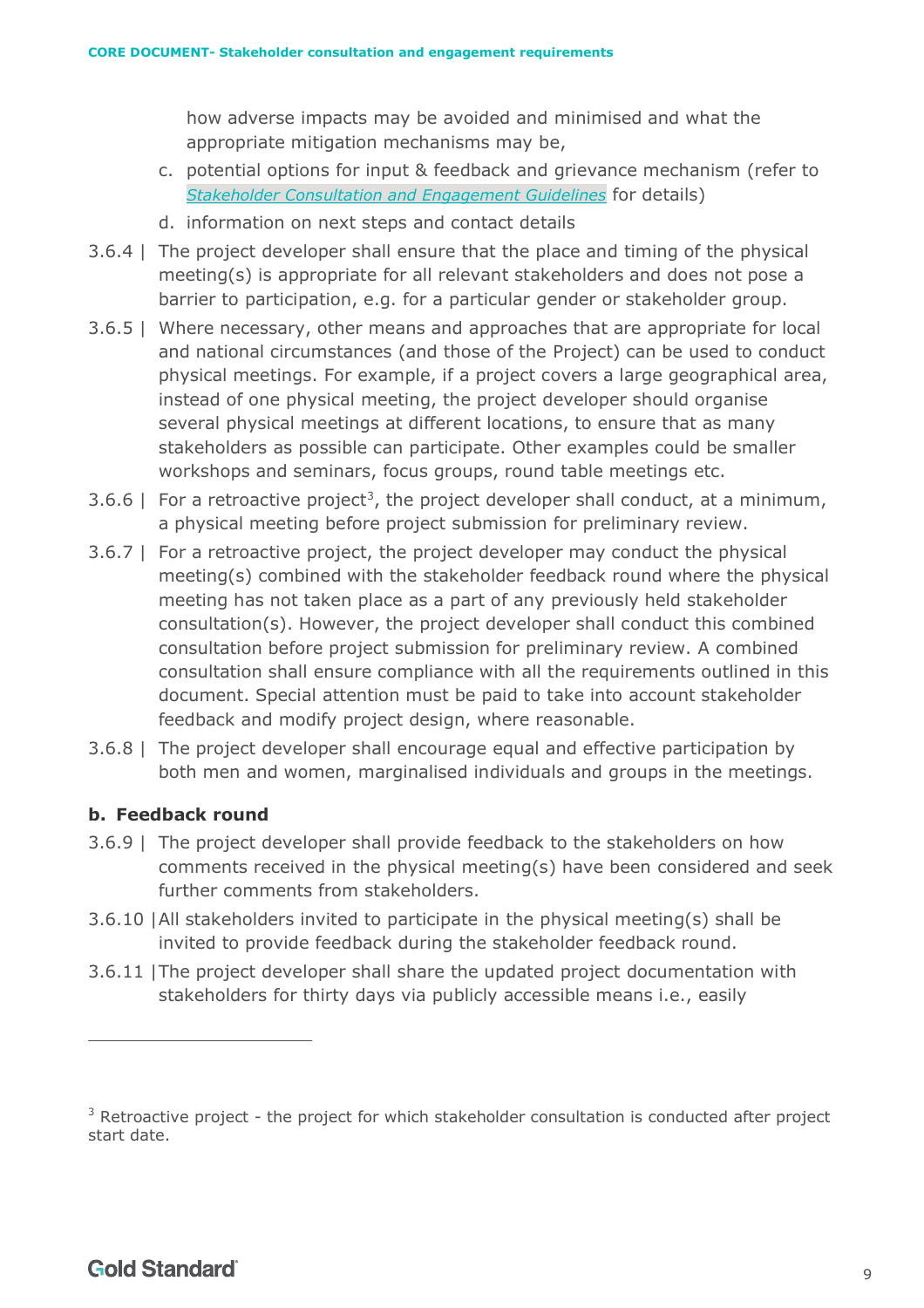accessible online or other means for example publicly accessible website, online platform or others. It shall include details on procedure & contact details for submission of further comments.

- 3.6.12 |At the end of the stakeholder feedback round, the project developer shall consolidate all the comments received during the feedback round.
- <span id="page-9-0"></span>3.6.13 |The project developer may organise the Stakeholder Feedback Round in parallel to the validation process, however before concluding the validation opinion, the VVB shall take into account the feedback and how the comments were addressed and any potential revision in the project design and documentation.

#### <span id="page-9-1"></span>**3.7 | Consideration of comments received**

- 3.7.1 | The project developer shall ensure that all the comments received during the consultations i.e., physical meetings and Stakeholder Feedback Round are well documented in the form they are received i.e. with minimum interpretation and without tempering with the spirit and intent of the comment.
- 3.7.2 | The project developer shall include details with justifications, as applicable in Stakeholder Consultation Report on how stakeholder comments have been taken into account. The Project Developer shall provide justification when any comments have not been incorporated or addressed.
- 3.7.3 | If the project developer receives stakeholder comments after the listing of the project at the Gold Standard [Impact Registry](https://registry.goldstandard.org/projects?q=&page=1) (after preliminary review), through any channel, and before Validation, the Project Developer shall consider such comments and make suggested changes (if required) before the conclusion of validation.

#### <span id="page-9-2"></span>**3.8 | Continuous input and grievance mechanism**

- 3.8.1 | All projects shall set up a formal input & feedback, and grievance mechanism with the purpose of providing stakeholders with an opportunity to submit any feedback or record concerns/grievances during the entire project lifetime.
- 3.8.2 | The project developer shall discuss in the physical meeting potential options for ongoing feedback & input and grievance mechanism and agree on an appropriate method.
- 3.8.3 | At a minimum, the Continuous Input and Grievance Expression Process book shall be made available at an agreed location. Refer to detailed guidelines available in the *[Stakeholder Consultation and Engagement Guidelines](https://globalgoals.goldstandard.org/102g-par-stakeholder-consultation-requirements/)*.
- 3.8.4 | The continuous input and grievance mechanism agreed with stakeholders shall be described in the Stakeholder Consultation Report.
- 3.8.5 | The project developer shall record all comments, inputs or concerns raised by the stakeholders using the agreed mode of continuous feedback or any other form (such as verbally, telephonically, via email and/or through representatives). The project developer shall send a written acknowledgement to the stakeholder, except if the comment is anonymous.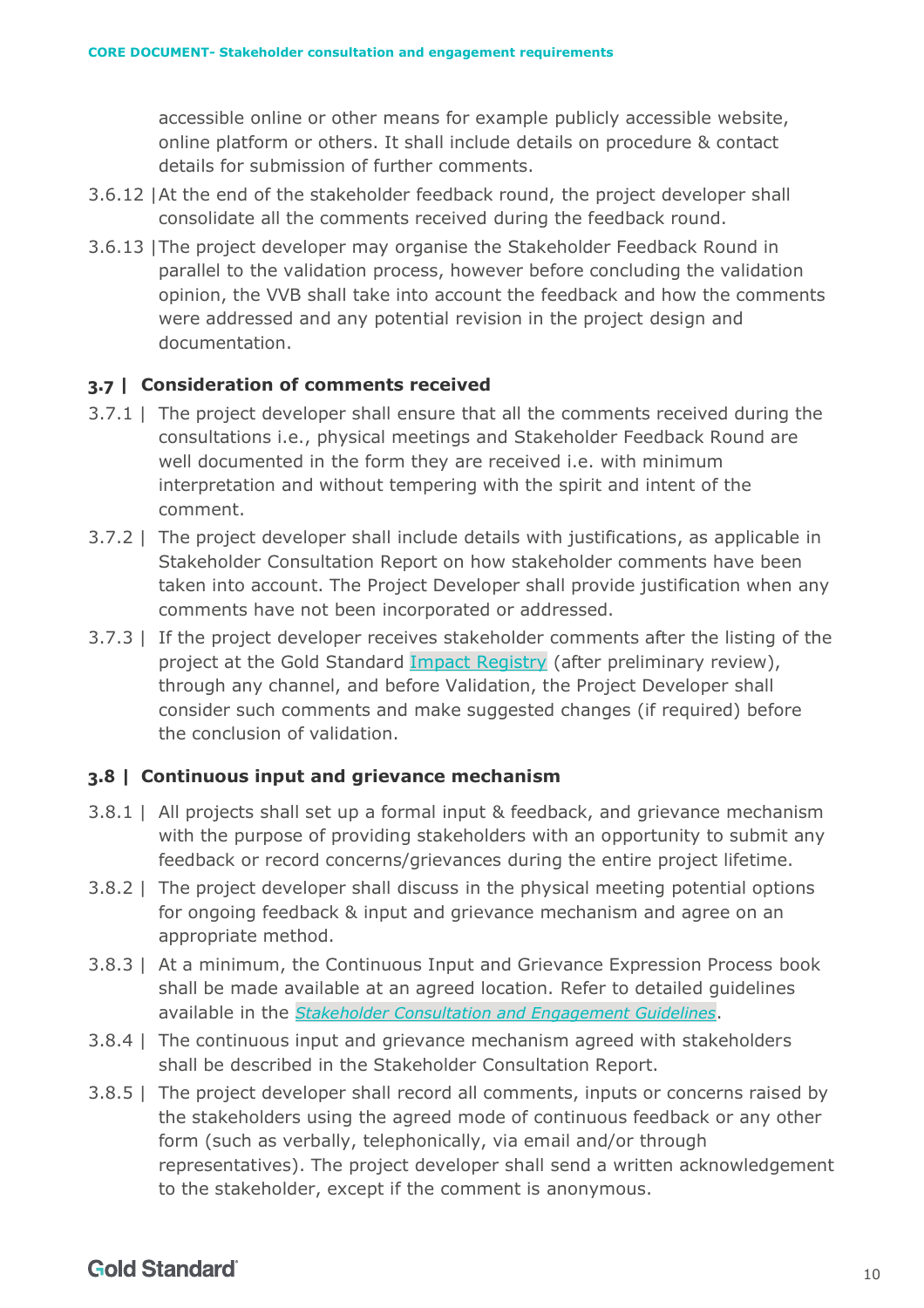3.8.6 | The project developer shall keep the stakeholder(s) informed of the measures taken in the context of the comment(s) raised.

### <span id="page-10-0"></span>**3.9 | Stakeholder consultation documentation**

- 3.9.1 | The project developer shall use the Stakeholder Consultation Report [template](https://globalgoals.goldstandard.org/stakeholder-consultation-report/) to document all the steps taken to meet the requirements presented in this document and provide evidence to demonstrate compliance.
- 3.9.2 | The stakeholder consultation report shall be submitted to Gold Standard at the time of first submission (preliminary review).

### <span id="page-10-1"></span>**3.10 | Ongoing Reporting**

- 3.10.1 |Project developer shall provide information in the annual report and monitoring report, as applicable, on the following:
	- a. Concerns that have been identified during the period of project implementation and raised by stakeholders and the measures put in place to address those.
	- b. Any feedback given by stakeholders as part of the project's grievance mechanism.
- 3.10.2 |Any stakeholder comments received after the Validation of the Project and action taken to address the comments shall be reported at minimum, at the time of next Verification or earlier as part of the annual report. If the project undergoes a combined Validation/Verification (Design and Performance Certification), the comments shall be reported at the time of the subsequent verification or annual reporting (whichever is earlier).

#### <span id="page-10-2"></span>41 **POA REQUIREMENTS**

#### <span id="page-10-3"></span>**4.1 | General requirements**

- 4.1.1 | For PoAs, the CME shall conduct the stakeholder consultation at both:
	- a. PoA level i.e., PoA Design Consultation, and
	- b. VPA level i.e., real case & regular VPA level consultations

#### <span id="page-10-4"></span>**a. PoA level Consultation**

#### <span id="page-10-5"></span>**4.2 | Objective of PoA design consultation**

4.2.1 | The PoA Design Consultation is mandatory and is conducted to obtain feedback on the design of the proposed PoA from governments, relevant national authorities, NGO communities, and other relevant stakeholders.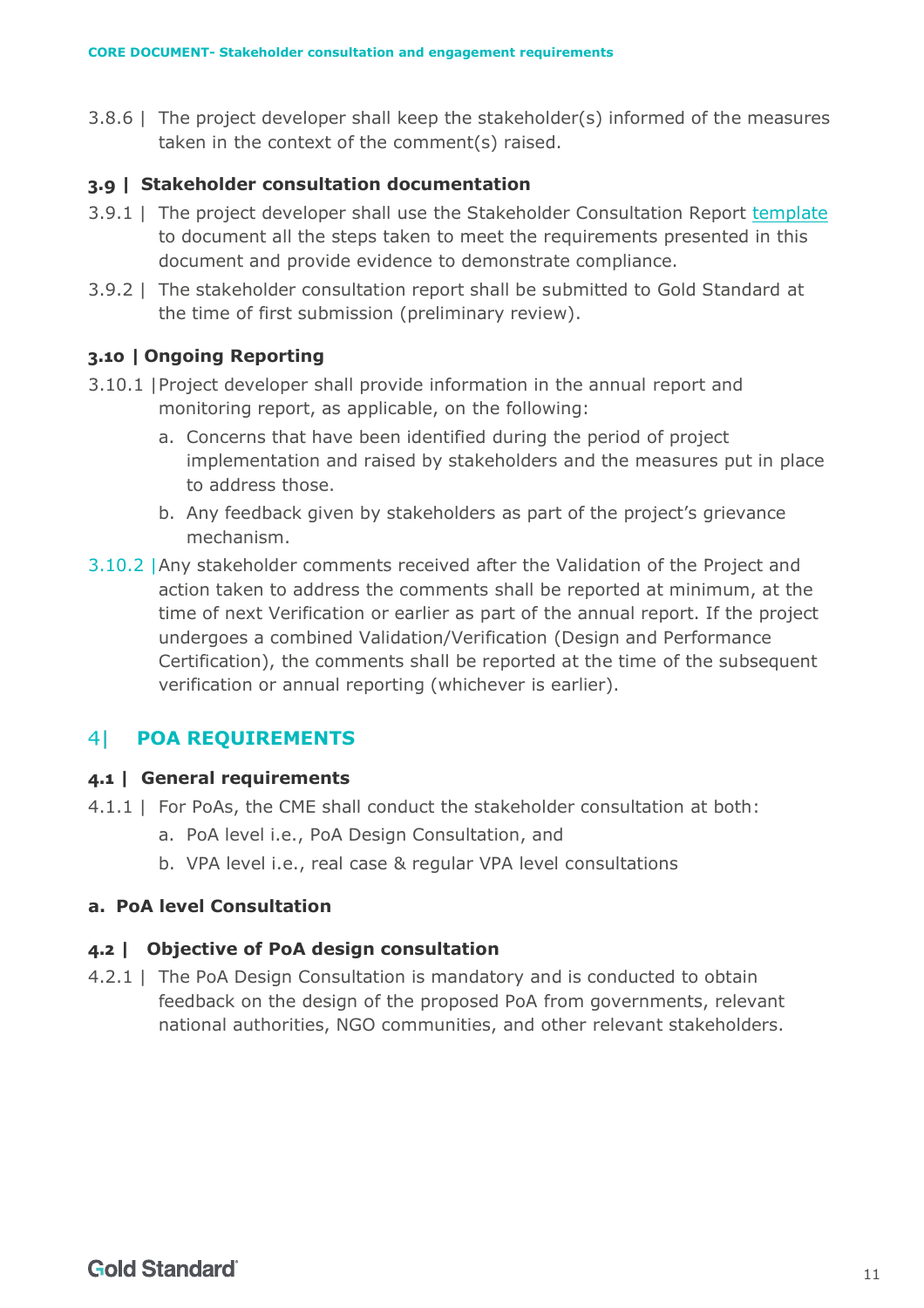### <span id="page-11-0"></span>**4.3 | Timing of PoA Design Consultation**

4.3.0 | The CME shall conduct the PoA design consultation before the time of the first submission<sup>4</sup> to Gold Standard for Preliminary Review.

### <span id="page-11-1"></span>**4.4 | Minimum group of stakeholders to be consulted**

- <span id="page-11-3"></span>4.4.1 | The CME shall identify and invite comments from all relevant stakeholders, including, but not limited to, as mentioned below;
	- a. Local policymakers and representatives of local authorities
	- b. National government officials or National Focal Point, for example, Designated National Authority (DNA) <*<https://cdm.unfccc.int/DNA/bak/index.html>*>
	- c. Local non-governmental organisations (NGOs), Women Groups working on topics relevant to the project or working with communities who are likely to be affected by the project
	- d. Gold Standard representative at <*[help@goldstandard.org](mailto:help@goldstandard.org)*>
	- e. Relevant international Gold Standard NGO Supporters with representation in the region and all Gold Standard NGO Supporters located in the host country of the project. <*[https://www.goldstandard.org/about-us/ngo](https://www.goldstandard.org/about-us/ngo-supporters)[supporters](https://www.goldstandard.org/about-us/ngo-supporters)*>
- 4.4.2 | The CME shall provide evidence that the relevant stakeholders, at minimum, the stakeholders listed in para *[3.3.1 | above](#page-5-2)* were invited to provide comments on the design of the proposed PoA. For cases where any of the stakeholders listed in para *[3.3.1 | above](#page-5-2)*, were not invited, the CME shall provide a justification.
- 4.4.3 | In the case of multi-country PoA, the CME may conduct one PoA design consultation per host country or combined PoA design consultation for all countries.

#### <span id="page-11-2"></span>**4.5 | Means of inviting stakeholders**

4.5.1 | The CME may employ any appropriate means (physical meeting(s) or remote meeting(s) or feedback via electronic means or other appropriate means) for stakeholder engagement for PoA design consultation. The PoA design consultation does not necessarily require a physical meeting. The CME shall

<sup>4</sup> Retroactive VPAs with a project start date before or after the time of first submission of the PoA must submit the required documents for preliminary review within one year of its start date. Retroactive VPAs that are submitted at a date later than one year from the VPA start date will not be eligible for Gold Standard Certification.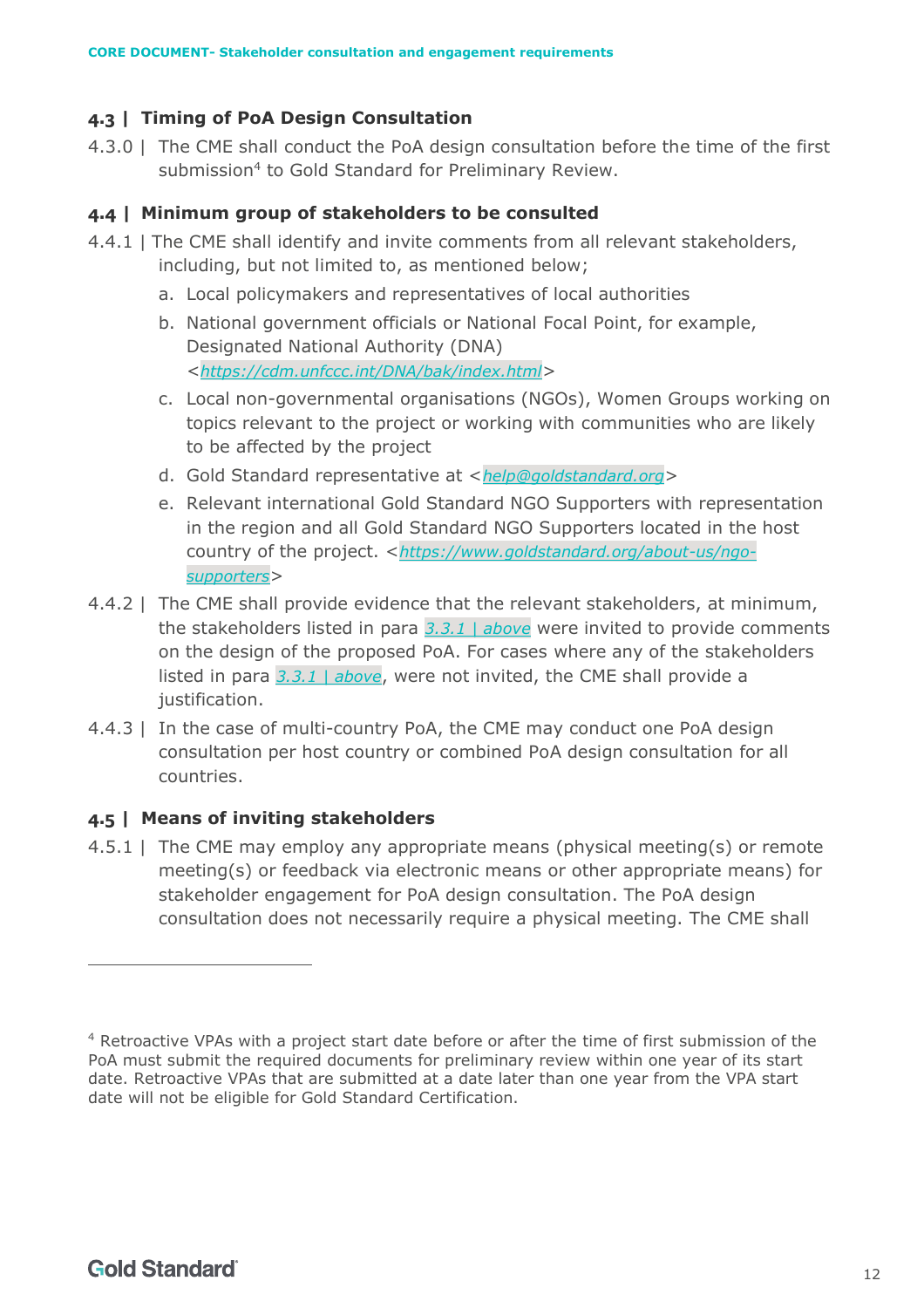take into account the engagement requirements mentioned in Section *[3.4 |](#page-6-0)  [above](#page-6-0)*, as applicable.

- 4.5.2 | The CME shall invite comments on PoA Design by;
	- a. selecting the most appropriate invitation method considering the mode of PoA design consultation, context of the PoA, stakeholders, local and national circumstances, and
	- b. using appropriate language, and adequate and effective measures and means.
- 4.5.3 | In the case of multi-country PoA, if combined PoA design consultation is organised, the CME shall ensure that all relevant stakeholders as listed in *para [4.4.1 | above](#page-11-3)*, above from each host country are invited.

#### <span id="page-12-0"></span>**4.6 | Information to be made available to stakeholders**

- 4.6.1 | To ensure that relevant stakeholders understand the PoA objective, design and likely impacts thus enabling stakeholders to influence and improve the PoA design and implementation, the CME shall share the key PoA information with stakeholders, including but not limited to:
	- a. the PoA's objective, entities involved, geographical boundary, duration, implementation plan, details of the technology/measures to be implemented under the PoA, and
	- b. interaction with other similar initiatives/programmes in overlapping geographical boundaries, and
	- c. target end-users (as applicable), and
	- d. contribution to SDGs and compliance with safeguards, and
	- e. other planned consultations (e.g. at VPA level)
	- f. any other relevant information
- 4.6.2 | In the case of multi-country PoA, if combined PoA design consultation is organised, the CME shall ensure that key PoA information per host country is provided in a clear and transparent manner.
- 4.6.3 | The CME shall;
	- a. make key PoA information available via physical (hard copies) or electronic means (emails or other publicly accessible electronic means) to stakeholders, and
	- b. provide sufficient time (at minimum 30 days) to stakeholders to provide comments
- 4.6.4 | In case, the CME organises physical meeting(s) for PoA design consultation, the key PoA information shall be shared with stakeholders at least a week in advance before the planned physical meeting.

#### <span id="page-12-1"></span>**4.7 | Consideration of comments received**

4.7.1 | The CME shall document all the comments received during the PoA design consultation(s) - with minimum interpretation and without tempering with the spirit and intent of the comment.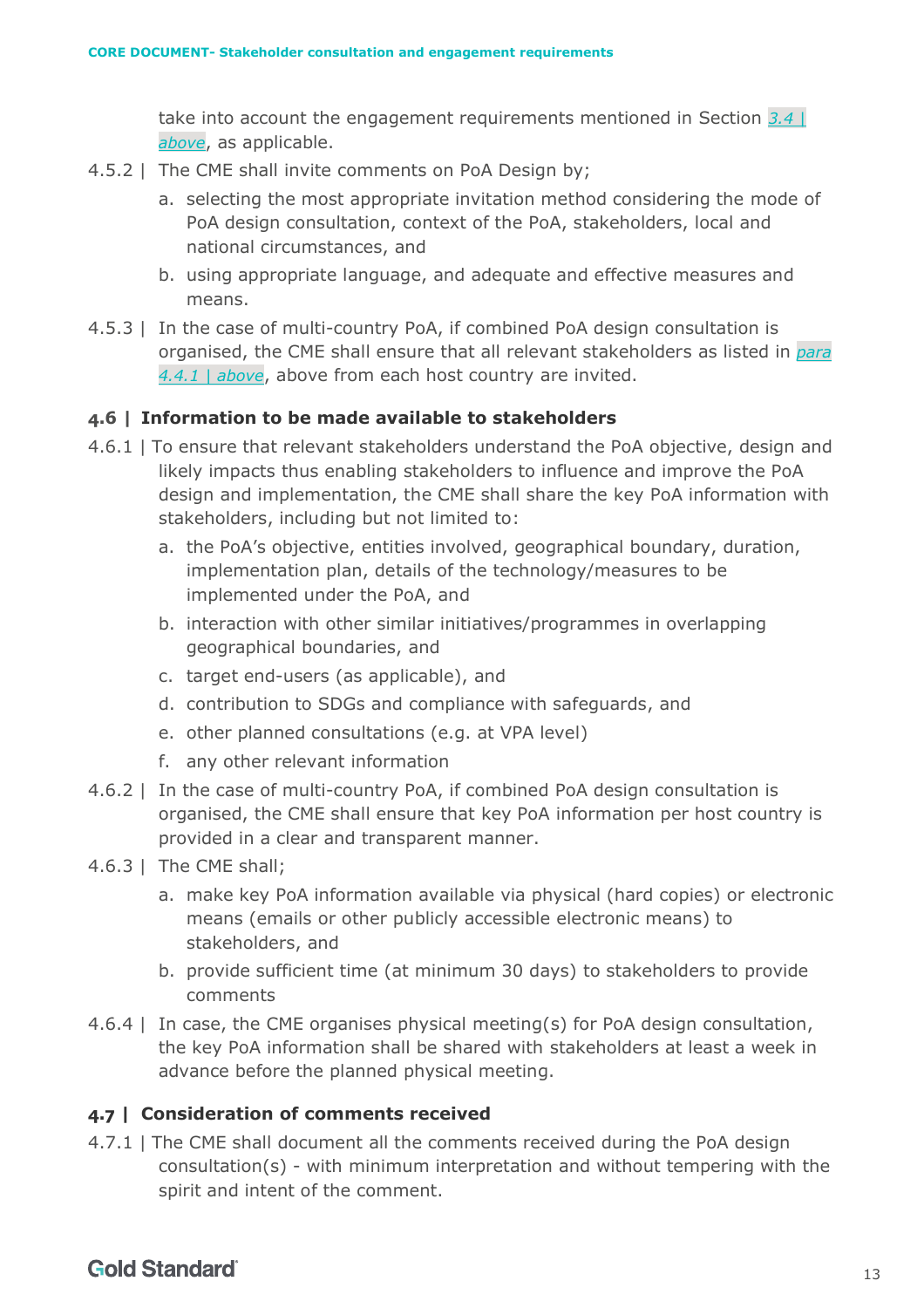4.7.2 | The CME shall include details in the *[PoA design consultation report](https://globalgoals.goldstandard.org/t-prereview-design-consultation-report/)* on how stakeholder comments are taken into account and summaries changes, if any, following the stakeholder feedback received. The CME shall provide justification when any comments have not been incorporated or addressed.

#### <span id="page-13-0"></span>**4.8 | PoA design consultation documentation**

4.8.1 | The CME shall submit the PoA design consultation report at the time of the first submission to the Gold Standard (Preliminary Review).

#### <span id="page-13-1"></span>**b. VPAs level Consultation**

#### <span id="page-13-2"></span>**4.9 | Requirements**

- 4.9.0 | For VPA level consultation, the CME shall conduct two rounds of consultation viz. a physical stakeholder consultation and a stakeholder feedback round. For VPA level consultation, the CME shall follow the requirements specified for project-level consultation under *Section 3| [REQUIREMENTS](#page-4-0)*, above.
- 4.9.1 | A separate stakeholder consultation shall be organised for each real case VPA proposed to be included in the PoA.
- 4.9.2 | The CME shall submit the stakeholder consultation report for real case VPA at the time of first submission (i.e., Preliminary review of real case VPA).
- 4.9.3 | A single stakeholder consultation i.e., grouped stakeholder consultation may be organised for real case VPA and/or several regular VPA(s). The CME may conduct a grouped stakeholder consultation as long as the proposed VPAs;
	- a. correspond to the same real case VPAs, and
	- b. are to be implemented within the same host country, and
	- c. are to be implemented within the geographical boundary, applicable to the group defined for a single consultation. The applicable geographical boundary is defined at the time of the first physical meeting of the specific grouped consultation, and
	- d. are included in the PoA within two years of the first physical meeting conducted for grouped consultation.
- 4.9.4 | When grouped stakeholder consultation is conducted, the CME shall:
	- a. clearly describe the geographical boundary of grouped stakeholder consultation, and
	- b. invite relevant stakeholders for a physical meeting(s) and stakeholder feedback round accordingly
	- c. inform the stakeholders about the validity period of grouped stakeholder consultation (i.e., two years from the first physical meeting) and CME's implementation plan for the development of VPAs.
- 4.9.5 | The CME shall submit the grouped Stakeholder Consultation Report with inclusion request for the first regular VPA of the group.
- 4.9.6 | For all corresponding VPAs that are included via grouped stakeholder consultation, the CME should during monitoring gather feedback from local stakeholders – primarily end-users and impacted stakeholder groups on the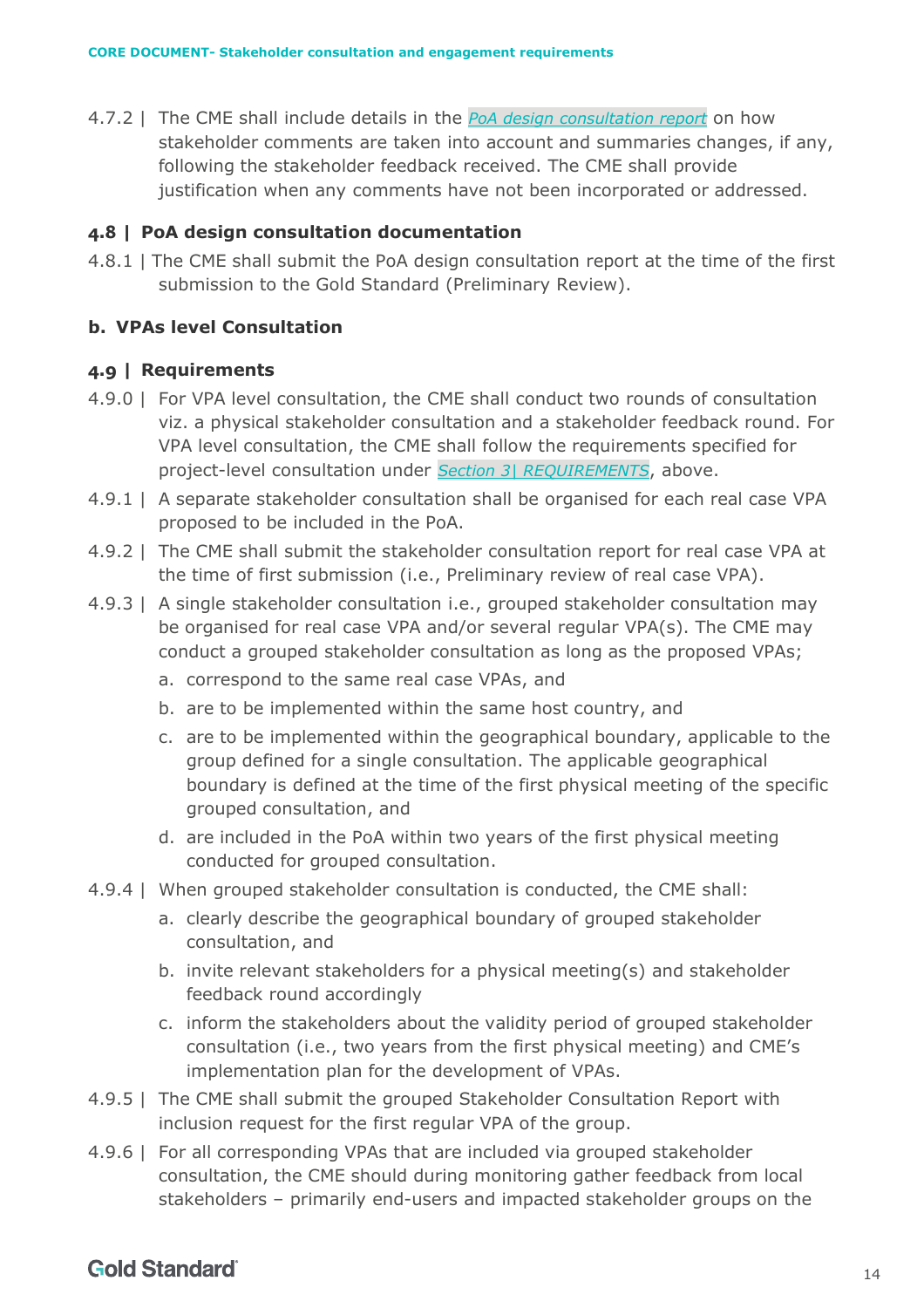project implementation and its impacts, on a sample basis as part of the ongoing feedback mechanism.

- 4.9.7 | The Gold Standard reserves the right to enforce new stakeholder consultation(s) for regular VPAs that are included via grouped stakeholder consultation, at the time of inclusion.
- 4.9.8 | A grievance mechanism shall be established and made available for each VPA of a PoA.

#### <span id="page-14-0"></span> $51$ **EXPERT STAKEHOLDER ENGAGEMENT**

- 5.1.1 | In addition to seeking the views of relevant (interested and affected) stakeholder inputs, certain Safeguarding Principles and SDG Impacts may require the opinion and recommendations of Expert Stakeholders. These are stated in specific *[Activity Requirements](https://www.goldstandard.org/project-developers/standard-documents)* or the *[Safeguarding Principles &](https://globalgoals.goldstandard.org/standards/103_V1.2_PAR_Safeguarding-Principles-Requirements.pdf)  [Requirements](https://globalgoals.goldstandard.org/standards/103_V1.2_PAR_Safeguarding-Principles-Requirements.pdf)*. The Project shall demonstrate how the opinions and recommendations of Expert Stakeholders are incorporated into the project design. The feedback from Expert Stakeholders may be sought any time during the project design and consultations, but it is recommended that they are sought during the planning phase of consultation.
- 5.1.2 | Where a given Safeguarding Requirement, SDG Impact or other topic requires the input of independent Expert Stakeholder(s), this appointment shall be made directly by the project developer. A signed statement from the appointed Expert Stakeholders confirming that they have no conflict of interest or other financial interest in the Project, project developer or associated organisations shall be provided to Gold Standard.
- 5.1.3 | Expert Stakeholders are not necessarily required to attend face-to-face consultation meetings but must be provided with sufficient information to form opinions and recommendations concerning the Project. Unedited written feedback from Expert Stakeholder(s) along with evidence as to how the feedback has been addressed and incorporated into the Project design shall be provided for Validation.